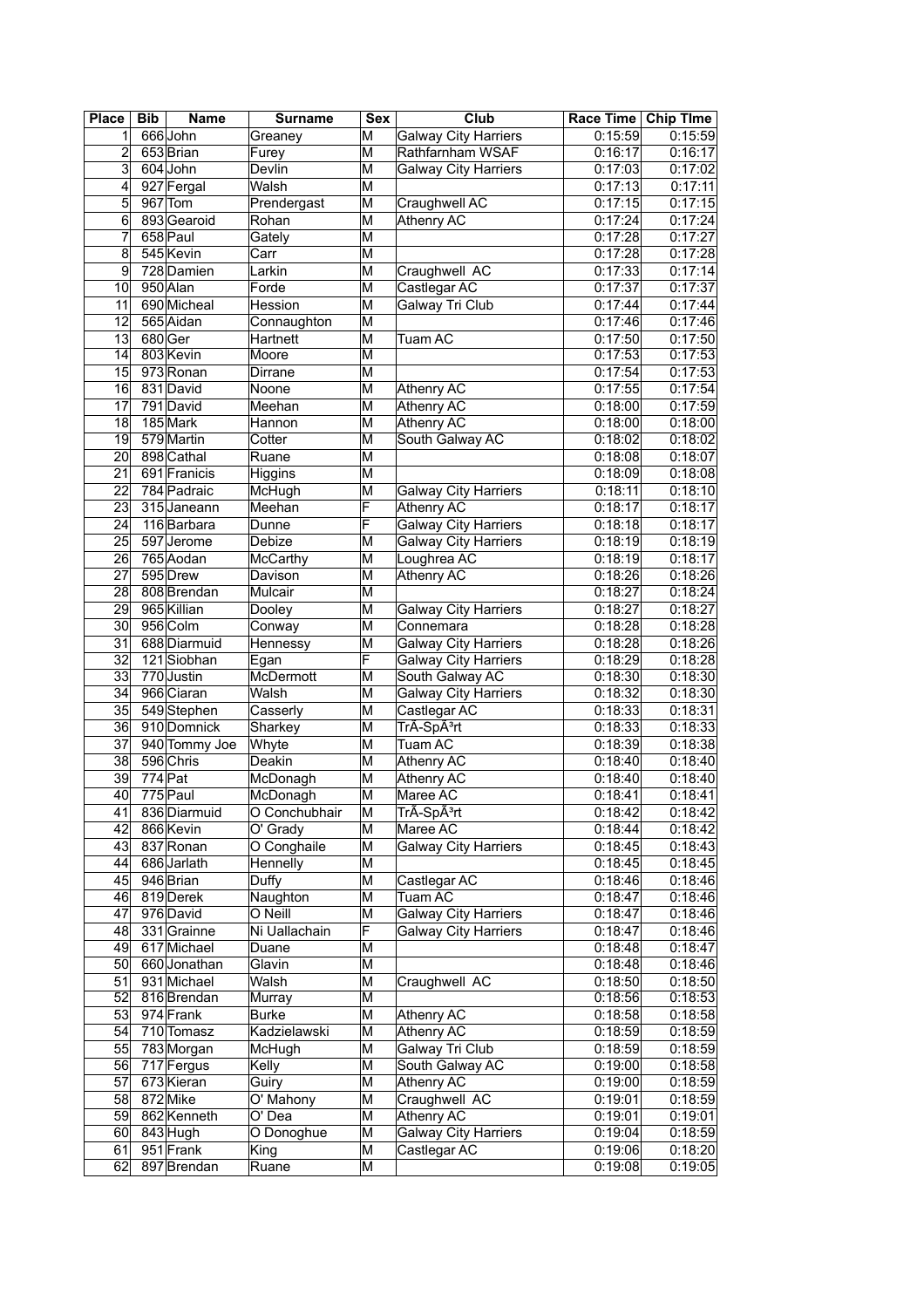| 63              |           | 589 Tony     | Daley          | M                       | Athenry AC                  | 0:19:08              | 0:19:06 |
|-----------------|-----------|--------------|----------------|-------------------------|-----------------------------|----------------------|---------|
| 64              |           | 840 Tony     | O Connor       | ΙM                      | <b>Galway City Harriers</b> | 0:19:10              | 0:19:09 |
| 65              |           | $788$ Oisin  | McManus        | ΙM                      |                             | 0:19:11              | 0:19:09 |
| 66              |           | 171 Colette  | Glennon        | F                       |                             | 0:19:12              | 0:19:10 |
| 67              |           | 723 Mike     | Kerrins        | M                       | Loughrea AC                 | 0:19:14              | 0:19:13 |
| 68              |           | 610John      | Dolan          | M                       |                             | 0:19:17              | 0:19:15 |
| 69              |           | 781 Martin   | <b>McGrath</b> | ΙM                      |                             | 0:19:24              | 0:19:22 |
| 70              |           | 600 James    | Denash         | M                       |                             | 0:19:27              | 0:19:27 |
| 71              |           | 870 John     | O' Leary       | M                       | Athenry AC                  | 0:19:27              | 0:19:26 |
| $\overline{72}$ |           | 687 Bryan    | Hennelly       | M                       |                             | 0:19:32              | 0:19:25 |
| $\overline{73}$ |           | 520 Rynal    | <b>Browne</b>  | $\overline{\mathsf{M}}$ | Castlegar AC                | 0:19:32              | 0:19:31 |
| 74              |           | 820 Sean     | Naughton       | ΙM                      | <b>HP Galway</b>            | 0:19:35              | 0:19:30 |
| $\overline{75}$ |           | 871 Emmett   | O' Looney      | M                       |                             | 0:19:35              | 0:19:33 |
|                 |           | 15Shauna     |                | F                       |                             | 0:19:36              | 0:19:36 |
| 76              |           |              | Bocquet        |                         | Craughwell AC               |                      |         |
| 77              |           | 682 Colm     | Hawe           | M                       | Galway Tri Club             | 0:19:39              | 0:19:37 |
| $\overline{78}$ |           | 616 Colin    | Duane          | M                       |                             | 0:19:41              | 0:19:34 |
| 79              |           | 887 David    | Quinn          | M                       | Loughrea AC                 | 0:19:42              | 0:19:38 |
| 80              |           | 637 David    | Fitzpatrick    | M                       |                             | 0:19:43              | 0:19:42 |
| 81              |           | 397 Sue      | Redmond        | F                       |                             | 0:19:44              | 0:19:40 |
| 82              |           | 198 Niamh    | Hennelly       | F                       |                             | 0:19:45              | 0:19:44 |
| 83              |           | 889Liam      | Rabbitt        | M                       | Craughwell AC               | 0:19:46              | 0:19:43 |
| 84              |           | 527 Sean     | <b>Burke</b>   | ΙM                      | Tuam AC                     | 0:19:48              | 0:19:47 |
| 85              |           | 27 Sinead    | <b>Brody</b>   | F                       | <b>Galway City Harriers</b> | 0:19:50              | 0:19:49 |
| 86              |           | 670 John     | Grimes         | М                       |                             | 0:19:53              | 0:19:43 |
| 87              |           | 689 Gearoid  | Hennessy       | M                       | <b>Athenry AC</b>           | 0:19:54              | 0:19:53 |
| 88              |           | 669 Colman   | Greene         | M                       | <b>Clare River Harriers</b> | 0:19:55              | 0:19:52 |
| 89              |           | 642 Tomas    | Flanagan       | M                       | <b>Galway City Harriers</b> | 0:19:56              | 0:19:49 |
| 90              |           | 789 Kevin    | McNama         | ΙM                      | East Galway AC              | 0:19:56              | 0:19:53 |
| 91              | 606 Pat   |              | Dirrane        | M                       |                             | 0:19:58              | 0:19:54 |
| 92              | $552$ Joe |              | Clancy         | M                       | Loughrea AC                 | 0:19:58              | 0:19:53 |
| 93              |           | 522 Alan     | <b>Burke</b>   | M                       | <b>Athenry AC</b>           | 0:19:58              | 0:19:55 |
| 94              |           | 142 Sinead   |                | F                       |                             | 0:19:59              |         |
|                 |           |              | Foran          |                         | Athenry AC                  |                      | 0:19:56 |
| 95              |           | 575 Declan   | Cormican       | ΙM                      |                             | 0:20:00              | 0:19:57 |
| 96              |           | 636John      | Fitzmaurice    | ΙM                      |                             | 0:20:00              | 0:19:56 |
| 97              |           | 530 Shane    | Burns          | M                       |                             | 0:20:00              | 0:19:58 |
| 98              |           | $923$ Ray    | Treacy         | M                       | <b>Athenry AC</b>           | 0:20:03              | 0:20:01 |
| 99              |           | 937 Bryan    | Weafer         | ΙM                      |                             | 0:20:04              | 0:19:57 |
| 100             |           | 930 Kieran   | Walsh          | M                       |                             | 0:20:06              | 0:20:04 |
| 101             | $860$ lan |              | O' Connor      | M                       |                             | 0:20:08              | 0:20:07 |
| 102             |           | 504 Michael  | <b>Begley</b>  | M                       |                             | 0:20:08              | 0:20:03 |
| 103             |           | 656 Brendan  | Galvin         | M                       | Athenry AC                  | 0:20:09              | 0:20:06 |
| 104             |           | 758 Vinny    | Martyn         | $\overline{\mathsf{M}}$ | South Galway AC             | 0:20:10              | 0:20:05 |
| 105             |           | 755 Declan   | Mahon          | M                       | Predator Tri Club           | 0:20:10              | 0:20:02 |
| 106             |           | 734 Donal    | Leahy          | M                       | Athenry AC                  | 0:20:10              | 0:20:06 |
| 107             |           | 693 Keith    | <b>Holland</b> | M                       | <b>HP Galway</b>            | 0:20:12              | 0:20:08 |
| 108             |           | 436 Roseanne | Trehy          | F                       | Athenry AC                  | 0:20:12              | 0:20:08 |
| 109             |           | 806 Mark     | Moran          | ΙM                      |                             | 0:20:14              | 0:20:12 |
| 110             |           | 635 Adrian   | Fitzmaurice    | M                       | Athenry AC                  | 0:20:14              | 0:20:09 |
| 111             |           | 772Brian     | McDonagh       | M                       | East Galway AC              | 0:20:15              | 0:20:11 |
| 112             | 790 Pat   |              | McSweeney      | M                       | South Galway AC             | 0:20:16              | 0:20:12 |
| 113             |           | 566 Kevin    | Connaughton    | M                       |                             | 0:20:17              | 0:20:14 |
| 114             |           | 685 Alphonus | Heneghan       | M                       | Loughrea AC                 | 0:20:23              | 0:20:21 |
| 115             |           | 547 Stephen  | Carty          | M                       | Craughwell AC               | 0:20:23              | 0:20:20 |
| 116             |           | 563 Andrew   | Connaire       | M                       | Craughwell AC               | $\overline{0:20:25}$ | 0:20:24 |
| 117             | $534$ Pat |              |                | ΙM                      | Athenry AC                  | 0:20:27              | 0:20:24 |
|                 |           |              | Callanan       | F                       |                             |                      |         |
| 118             |           | $229$ Edel   | Kelly          |                         |                             | 0:20:28              | 0:20:24 |
| 119             |           | 828 Liam     | Nolan          | M                       |                             | 0:20:28              | 0:20:24 |
| 120             |           | 785 Aidan    | McIntyre       | ΙM                      |                             | 0:20:29              | 0:20:27 |
| 121             |           | 787 Michael  | McMahon        | M                       | Marathon Club Ireland       | 0:20:34              | 0:20:34 |
| 122             | $620$ Pat |              | Duggan         | M                       |                             | 0:20:36              | 0:20:22 |
| 123             |           | 615 Aidan    | Doyle          | M                       | Tuam AC                     | 0:20:37              | 0:20:35 |
| 124             |           | 654 Derek    | Gallagher      | M                       | Maree AC                    | 0:20:39              | 0:20:36 |
| 125             |           | 679Stuart    | Harries        | M                       |                             | 0:20:41              | 0:20:36 |
| 126             |           | 867 Kenneth  | O' Hara        | M                       | Athenry AC                  | 0:20:44              | 0:20:43 |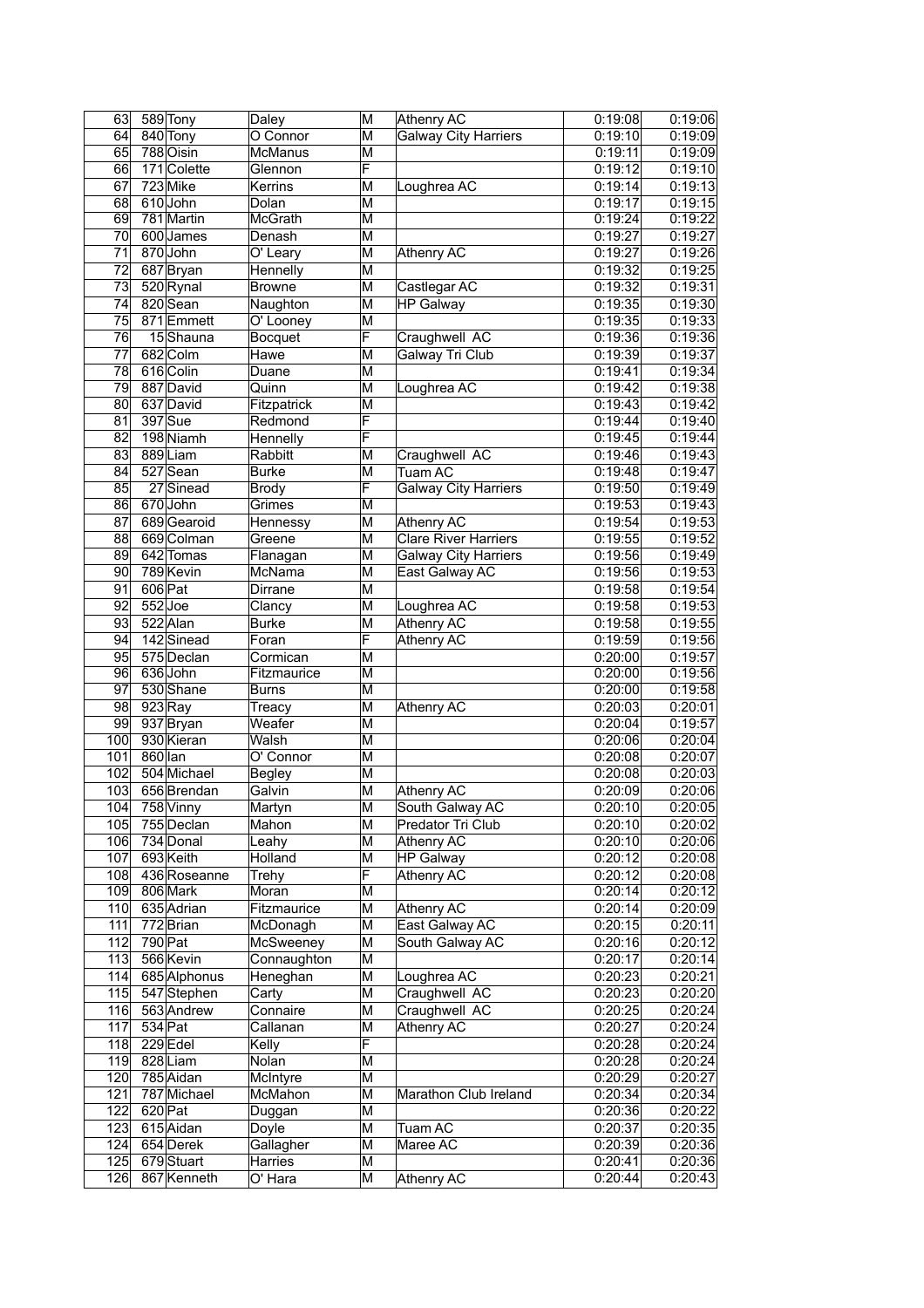| 127              |       | 858 Cormac   | O' Connor                   | M                       | <b>Galway City Harriers</b>   | 0:20:47 | 0:20:43 |
|------------------|-------|--------------|-----------------------------|-------------------------|-------------------------------|---------|---------|
| $\overline{128}$ |       | 470 Joanne   | O'Boyle                     | F                       |                               | 0:20:48 | 0:20:45 |
| $\overline{129}$ |       | 138 Niamh    | Flavin                      | F                       | Craughwell AC                 | 0:20:48 | 0:20:44 |
| 130              |       | 701 Paul     | Hynes                       | M                       | Tuam AC                       | 0:20:48 | 0:20:44 |
| 131              |       | 830 Damien   | Noonan                      | M                       |                               | 0:20:49 | 0:20:48 |
| $\overline{132}$ |       | 653 Brian    | Gallagher                   | M                       |                               | 0:20:50 | 0:20:45 |
| 133              |       | 684 Paul     | Hegarty                     | M                       | Athenry AC                    | 0:20:50 | 0:20:37 |
| 134              |       | 823 Tony     | Nevin                       | M                       | Craughwell AC                 | 0:20:50 | 0:20:34 |
| 135              |       | 585 Thomas   | Crowe                       | M                       |                               | 0:20:51 | 0:20:49 |
| 136              |       | 583 Shane    | Crisham                     | M                       | Tuam AC                       | 0:20:52 | 0:20:43 |
| $\overline{137}$ |       | 508 Lorcan   | Bouchier                    | $\overline{\mathsf{M}}$ |                               | 0:20:55 | 0:20:54 |
| 138              |       | 834 Eoghan   | O Ceallaigh                 | M                       |                               | 0:20:56 | 0:20:42 |
| 139              |       | 224 Marie    | Keary                       | F                       | Athenry AC                    | 0:20:56 | 0:20:50 |
| 140              |       | 847 Reamonn  | O Flatharta                 | M                       |                               | 0:20:57 | 0:20:47 |
| 141              | 888JP |              | Quinn                       | M                       | <b>Barnaderg Road Runners</b> | 0:20:58 | 0:20:55 |
| $\overline{142}$ |       | 672Lyall     | Guiney                      | M                       | Athenry AC                    | 0:20:59 | 0:20:38 |
| 143              |       | 767 Mike     | <b>McCartin</b>             | M                       | Craughwell AC                 | 0:21:00 | 0:20:55 |
| 144              |       | 780 Andrew   | McGhee                      | M                       |                               | 0:21:00 | 0:20:57 |
| 145              |       | $253$ Orla   | Kilraine                    | F                       | Loughrea AC                   | 0:21:01 | 0:20:57 |
| 146              |       | 683 Michael  | Healy                       | M                       | <b>Clare River Harriers</b>   | 0:21:01 | 0:20:58 |
| 147              |       | 546 Gerry    | Carroll                     | M                       |                               | 0:21:02 | 0:20:59 |
| 148              |       | 856 Killian  | O' Brien                    | M                       | Castlegar AC                  | 0:21:03 | 0:21:00 |
| 149              |       | 594 Brian    | Davison                     | $\overline{\mathsf{M}}$ |                               | 0:21:04 | 0:21:03 |
| 150              |       | 800 Thomas   | Monaghan                    | M                       |                               | 0:21:05 | 0:21:02 |
| 151              |       | 696 Paul     | Horan                       | M                       | <b>Galway City Harriers</b>   | 0:21:05 | 0:21:03 |
| 152              |       | 869 Tony     | O' Hare                     | M                       |                               | 0:21:07 | 0:20:58 |
| 153              |       | 964 Mike     | Crean                       | $\overline{\mathsf{M}}$ | <b>Galway City Harriers</b>   | 0:21:08 | 0:21:05 |
| 154              |       | 920 Andrew   | Talbot                      | M                       | <b>Clare River Harriers</b>   | 0:21:09 | 0:21:05 |
| 155              |       | 651 Stephen  | Foy                         | M                       |                               | 0:21:12 | 0:21:05 |
| 156              |       | 587 Patrick  | Crowley                     | M                       |                               | 0:21:12 | 0:21:06 |
| 157              |       | 22 Maeve     | <b>Brassil</b>              | F                       | <b>Galway City Harriers</b>   | 0:21:12 | 0:21:11 |
| 158              |       | 999Late      | Entry                       | M                       |                               | 0:21:12 | 0:21:06 |
| 159              |       | 415Grace     | Shalloo                     | F                       |                               | 0:21:15 | 0:21:07 |
| 160              |       | 667 Paul     | Greaney                     | M                       |                               | 0:21:16 | 0:21:10 |
| 161              |       | 848 Denis    | O Gorman                    | M                       | Tuam AC                       | 0:21:16 | 0:21:07 |
| 162              |       | 478 Caroline | Moore                       | F                       | Athenry AC                    | 0:21:18 | 0:21:11 |
| 163              |       | 907 Alex     | Schutz                      | M                       | <b>HP Galway</b>              | 0:21:19 | 0:21:11 |
| 164              |       | 612Gerard    | Donohue                     | M                       |                               | 0:21:21 | 0:21:18 |
| 165              |       | 748 James    | Lundon                      | M                       | Athenry AC                    | 0:21:23 | 0:21:13 |
| 166              |       | 926 Tommy    | Varden                      | M                       | Tuam AC                       | 0:21:23 | 0:21:14 |
| 167              |       | 796 Eanna    | Molloy                      | M                       |                               | 0:21:25 | 0:21:24 |
| 168              |       | 539 Domhnall | Canney                      | $\overline{\mathsf{M}}$ |                               | 0:21:26 | 0:21:23 |
| 169              |       | 900 Brendan  | Ryan                        | M                       |                               | 0:21:27 | 0:21:25 |
| 170              |       | 902 Declan   | Ryan                        | M                       |                               | 0:21:27 | 0:21:25 |
| 171              |       | 605 Aidan    | <b>Dillon</b>               | M                       | <b>HP Galway</b>              | 0:21:28 | 0:21:20 |
| 172              |       | 139 Elaine   | Fleming                     | F                       | Tuam AC                       | 0:21:28 | 0:21:27 |
| 173              |       | 567 Marc     | Connaughton                 | M                       |                               | 0:21:29 | 0:21:25 |
| 174              |       | 288 Sinead   | Martin                      | F                       |                               | 0:21:29 | 0:21:24 |
| 175              |       | 611 Fergus   | Donnellan                   | M                       | <b>HP Galway</b>              | 0:21:31 | 0:21:26 |
| 176              |       | 542 William  | Cannon                      | M                       | Craughwell AC                 | 0:21:32 | 0:21:20 |
| 177              |       | 894 Trevor   | Rowland                     | M                       | <b>Galway Tri Club</b>        | 0:21:33 | 0:21:20 |
| 178              |       | 919 Mike     | Stapleton                   | M                       | Loughrea AC                   | 0:21:35 | 0:21:26 |
| $\overline{179}$ |       | 512 Bryan    | Brennan                     | $\overline{\mathsf{M}}$ | South Galway AC               | 0:21:35 | 0:21:31 |
| 180              |       | 439 Maggie   | Vahey                       | F                       |                               | 0:21:36 | 0:21:24 |
| 181              |       | 390 Dee      | Quinn                       | F                       | Athenry AC                    | 0:21:37 | 0:21:23 |
| 182              |       | 60Jean       | Coleman                     | F                       | Tuam AC                       | 0:21:38 | 0:21:32 |
| 183              |       | 947 Kevin    | Duffy                       | M                       | Castlegar AC                  | 0:21:39 | 0:21:33 |
| 184              |       | 123Jacinta   | $\overline{\mathsf{F}}$ ahy | F                       |                               | 0:21:43 | 0:21:35 |
| 185              |       | 851 Shane    | O Meara                     | M                       |                               | 0:21:45 | 0:21:40 |
| 186              |       | 74 Debbie    | Corcoran                    | F                       | Galway Tri Club               | 0:21:45 | 0:21:31 |
| 187              |       | 137 Sinead   | Flannery                    | F                       | <b>Galway City Harriers</b>   | 0:21:47 | 0:21:47 |
| 188              |       | 580 Joseph   | Coyle                       | M                       |                               | 0:21:47 | 0:21:41 |
| 189              |       | 82 Yvonne    | Crotty                      | F                       |                               | 0:21:47 | 0:21:33 |
| 190              |       | 936 Damien   | Watts                       | M                       |                               | 0:21:49 | 0:21:40 |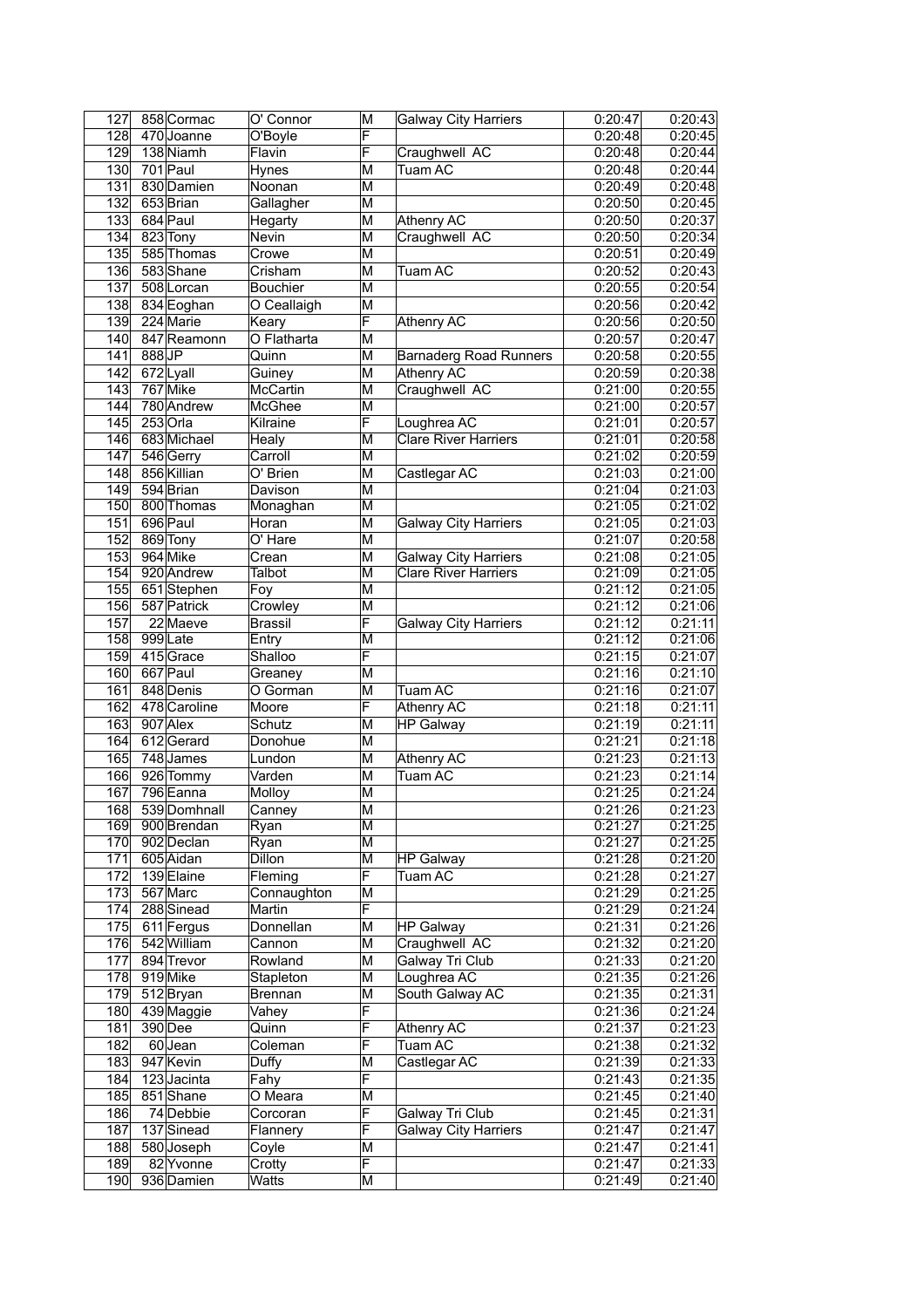| 191              | 523 Brian    | <b>Burke</b>      | M                       | Athenry AC                    | 0:21:49 | 0:21:43 |
|------------------|--------------|-------------------|-------------------------|-------------------------------|---------|---------|
| 192              | 646 Patrick  | Fleming           | M                       | Tuam AC                       | 0:21:51 | 0:21:47 |
| 193              | 817 Wojciech | <b>Musial</b>     | M                       |                               | 0:21:51 | 0:21:46 |
| 194              | 598 Peter    | Deegan            | M                       |                               | 0:21:51 | 0:21:41 |
| 195              | 829 Tod      | Nolan             | M                       | <b>Barnaderg Road Runners</b> | 0:21:56 | 0:21:50 |
| 196              | 677 David    | Hardiman          | $\overline{\mathsf{M}}$ |                               | 0:21:58 | 0:21:54 |
| 197              | 204 Maeve    | Holian            | $\overline{\mathsf{F}}$ |                               | 0:21:58 | 0:21:58 |
| 198              | 939 Eoin     | White             | M                       |                               | 0:21:59 | 0:21:40 |
| 199              | 664 Noel     | Gorman            | M                       | Craughwell AC                 | 0:21:59 | 0:21:58 |
| 200              | 665 Tony     | Grav              | M                       | Marathon Club Ireland         | 0:22:01 | 0:21:39 |
| $\overline{201}$ | 782 Nial     | <b>McGuiness</b>  | M                       | South Galway AC               | 0:22:02 | 0:21:57 |
| 202              | 102 Ciara    | Donnelly          | F                       |                               | 0:22:02 | 0:21:59 |
| 203              | 237 Denise   | Kennedy           | F                       | Galway Tri Club               | 0:22:02 | 0:21:55 |
| 204              | 821 Jonathan | <b>Nestor</b>     | M                       |                               | 0:22:03 | 0:21:56 |
| 205              | 577 Nick     | Cosgrave          | M                       |                               | 0:22:05 | 0:21:41 |
| 206              | 756 Tomas    | Mangan            | M                       | Athenry AC                    | 0:22:07 | 0:21:52 |
| 207              | 714 Michael  | Keane             | $\overline{\mathsf{M}}$ | <b>Galway City Harriers</b>   | 0:22:07 | 0:22:04 |
| 208              | 853 Sean     | O Raghallaigh     | M                       |                               | 0:22:08 | 0:21:42 |
| 209              | 507 Norman   | <b>Black</b>      | M                       |                               | 0:22:09 | 0:21:58 |
| 210              | 777 Darragh  | McDonagh          | M                       |                               | 0:22:09 | 0:22:08 |
| 211              | 200 Anne M.  | Hession           | F                       |                               | 0:22:09 | 0:22:04 |
| 212              | 501 Paul     | Anglim            | M                       |                               | 0:22:11 | 0:22:06 |
| $\overline{213}$ | 52 Janet     | Clancy            | F                       | Athenry AC                    | 0:22:11 | 0:21:57 |
| 214              | 404 Mary     | Rohan             | F                       | Athenry AC                    | 0:22:12 | 0:22:12 |
| 215              | $725$ Tom    | Kilgarriff        | M                       | <b>HP Galway</b>              | 0:22:13 | 0:22:08 |
| 216              | 938 Ferdy    | Whelan            | M                       | Loughrea AC                   | 0:22:14 | 0:22:09 |
| 217              | 517 Shane    | Broughal          | $\overline{\mathsf{M}}$ | Predator Tri Club             | 0:22:14 | 0:22:05 |
| 218              | 506 Jim      | Bergin            | M                       | Run Kinvara                   | 0:22:14 | 0:21:56 |
| 219              | 312 Angela   | McManaman         | F                       | Athenry AC                    | 0:22:14 | 0:22:05 |
| 220              | 640 Patrick  | Flaherty          | M                       | HP Galway                     | 0:22:14 | 0:22:08 |
| 221              | 538 Paul     | Canavan           | М                       |                               | 0:22:15 | 0:21:57 |
| $\overline{222}$ | 792 Mark     | Mills             | $\overline{\mathsf{M}}$ |                               | 0:22:16 | 0:22:10 |
| 223              | 460 Fiona    | Duggan            | F                       |                               | 0:22:16 | 0:22:07 |
| 224              | 838 Eoin     | O Conghaile       | M                       | HP Galway                     | 0:22:17 | 0:22:13 |
| 225              | 67 Nicola    | Condon            | F                       | Athenry AC                    | 0:22:17 | 0:22:08 |
| 226              | 199Joanne    | Henry             | F                       | Run Kinvara                   | 0:22:18 | 0:22:00 |
| 227              | 609 Gary     | Doherty           | M                       | <b>Athenry AC</b>             | 0:22:22 | 0:22:11 |
| 228              | 863 Kevin    | $O'$ Dea          | M                       | <b>Clare River Harriers</b>   | 0:22:23 | 0:22:21 |
| 229              |              |                   | F                       |                               |         | 0:22:17 |
|                  | 223 Eimear   | Keary             |                         |                               | 0:22:23 |         |
| 230              | 464 Mairead  | Blake             | F                       | Athenry AC                    | 0:22:24 | 0:22:09 |
| 231              | 440 Miriam   | Wall              | F                       | Athenry AC                    | 0:22:24 | 0:20:54 |
| 232              | 971 William  | Geraghty          | М                       |                               | 0:22:28 | 0:22:18 |
| 233              | 322 Petrina  | Mitchell          | F                       |                               | 0:22:29 | 0:22:23 |
| 234              | 101 Melanie  | Donnellan         | F                       |                               | 0:22:29 | 0:22:23 |
| 235              | 81 Lorraine  | Cronnolly         | F                       |                               | 0:22:33 | 0:22:27 |
| 236              | 932 Paul     | Walsh             | M                       | <b>Galway City Harriers</b>   | 0:22:34 | 0:22:27 |
| 237              | 62 Abigail   | Colleran          | F                       | <b>Galway City Harriers</b>   | 0:22:36 | 0:22:24 |
| 238              | 533 Enda     | Callanan          | M                       | Loughrea AC                   | 0:22:37 | 0:22:34 |
| 239              | 304 Linda    | <b>McGuinness</b> | F                       |                               | 0:22:38 | 0:22:32 |
| 240              | 718 Jason    | Kelly             | M                       | <b>Galway City Harriers</b>   | 0:22:39 | 0:22:33 |
| 241              | 510 Tomas    | Boyle             | $\overline{\mathsf{M}}$ |                               | 0:22:39 | 0:22:26 |
| 242              | 854 Peter    | O Sullivan        | M                       | Craughwell AC                 | 0:22:39 | 0:22:39 |
| 243              | 705 Conor    | Jennings          | M                       |                               | 0:22:40 | 0:22:28 |
| 244              | 668 Russell  | Greaney           | $\overline{\mathsf{M}}$ |                               | 0:22:40 | 0:22:34 |
| $\overline{245}$ | 760 Colm     | McAllen           | M                       | Craughwell AC                 | 0:22:41 | 0:22:35 |
| 246              | 550 Trevor   | Casserly          | M                       |                               | 0:22:41 | 0:22:41 |
| 247              | 264 MÃ ire   | Leader            | F                       | Athenry AC                    | 0:22:42 | 0:22:35 |
| 248              | 934 Mirko    | Warnke            | M                       | Marathon Club Ireland         | 0:22:42 | 0:22:33 |
| 249              | 514 Liam     | Brennan           | $\overline{\mathsf{M}}$ |                               | 0:22:42 | 0:22:21 |
| 250              | $753$ Tom    | Maguire           | M                       |                               | 0:22:42 | 0:22:32 |
| $\overline{251}$ | 741 Martin   | Lennon            | M                       | East Galway AC                | 0:22:43 | 0:22:34 |
| 252              | 752 Philip   | Magnier           | M                       | Athenry AC                    | 0:22:44 | 0:22:38 |
| 253              | 112 Maria    | Duddy             | F                       | <b>Galway City Harriers</b>   | 0:22:45 | 0:22:29 |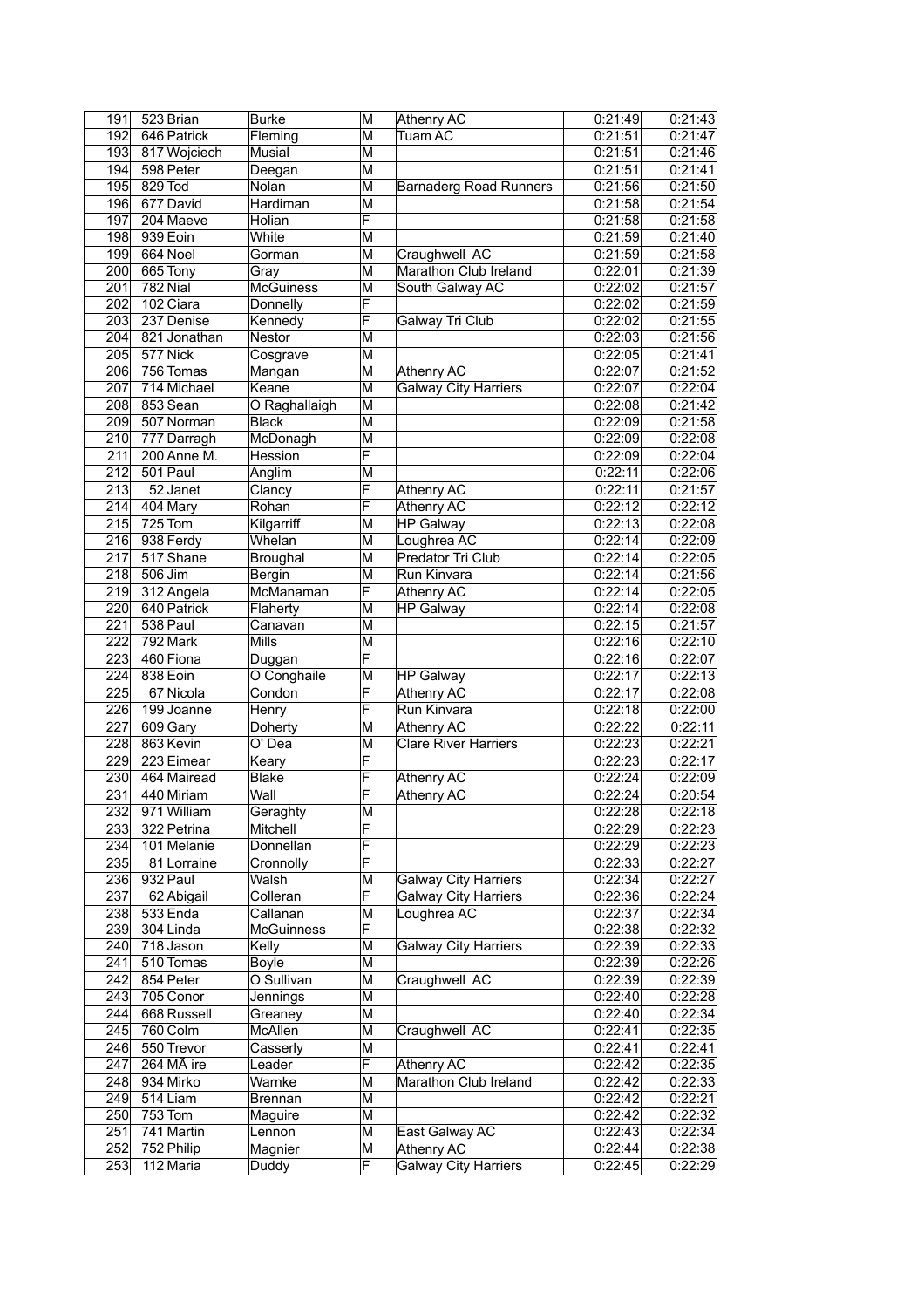| 254 | 316 Maura     | Meenaghan           | F                       | Tuam AC                       | 0:22:46              | 0:22:41 |
|-----|---------------|---------------------|-------------------------|-------------------------------|----------------------|---------|
| 255 | 963 Declan    | Varley              | М                       |                               | 0:22:46              | 0:22:42 |
| 256 | 543 Michael   | Carey               | M                       |                               | 0:22:47              | 0:22:11 |
| 257 | 548 Micheal   | Casey               | M                       |                               | 0:22:48              | 0:22:48 |
| 258 | 213 Bridget   | Jacobsen            | F                       | <b>Galway City Harriers</b>   | 0:22:50              | 0:22:43 |
| 259 | 590 Niall     | Daly                | M                       | <b>Galway City Harriers</b>   | 0:22:50              | 0:22:38 |
| 260 | 584 Alan      | Cronin              | M                       |                               | 0:22:52              | 0:22:41 |
| 261 | 873 Garry     | O' Malley           | M                       | Loughrea AC                   | 0:22:52              | 0:22:41 |
| 262 | 864 Brian     | O' Donnell          | M                       | <b>Athenry AC</b>             | 0:22:56              | 0:22:51 |
| 263 | $746$ Noel    | Lowry               | $\overline{\mathsf{M}}$ |                               | 0:22:57              | 0:22:51 |
| 264 | 79 Geraldine  | Cronnelly           | F                       | Athenry AC                    | 0:22:58              | 0:22:41 |
| 265 | 166 Aideen    | Gilchrist           | F                       |                               | 0:22:58              | 0:22:47 |
| 266 | 503 T         | <b>Beatty</b>       | M                       | Loughrea AC                   | 0:22:59              | 0:22:55 |
| 267 | 626 Gordon    | Fahy                | M                       |                               | 0:22:59              | 0:22:42 |
| 268 | 874 Fergal    | O' Malley           | M                       | Tuam AC                       | 0:23:02              | 0:22:50 |
| 269 | 107 Fiona     | Doughan             | F                       | Athenry AC                    | 0:23:03              | 0:22:48 |
| 270 | 451 Emer      | Whyte               | F                       | <b>Galway City Harriers</b>   | 0:23:04              | 0:23:02 |
| 271 | 648 Patrick   | Foley               | M                       | Predator Tri Club             | 0:23:07              | 0:23:02 |
| 272 | 807 Paul      | Moran               | M                       |                               | 0:23:08              | 0:22:53 |
| 273 | 282 Pamela    | Mahony              | F                       | <b>Barnaderg Road Runners</b> | 0:23:09              | 0:23:02 |
| 274 | 839 Hayden    | O Connell           | M                       |                               | 0:23:10              | 0:23:00 |
| 275 | 265 Esther    | Leahy               | F                       | Athenry AC                    | 0:23:11              | 0:23:03 |
| 276 | 968 Neville   | Hynes               | M                       |                               | 0:23:12              | 0:23:02 |
| 277 | $385$ Linda   | Porter              | F                       | Craughwell AC                 | 0:23:12              | 0:23:01 |
| 278 | 576 Peter     | Corrigan            | М                       | <b>Clare River Harriers</b>   | 0:23:17              | 0:23:08 |
| 279 | 704 Trevor    | Jennings            | M                       |                               | 0:23:17              | 0:23:09 |
| 280 | 222 Catherine | <b>Keane Murphy</b> | F                       | <b>Galway City Harriers</b>   | 0:23:18              | 0:23:15 |
| 281 | 628 Noel      | Fahy                | M                       | South Galway AC               | 0:23:19              | 0:23:00 |
| 282 | 740 Sylvester | Lenihan             | M                       |                               | 0:23:21              | 0:22:59 |
| 283 | 206 Amanda    | Horan               | F                       | South Galway AC               | 0:23:22              | 0:23:13 |
| 284 | 276 Anne      | Lyng                | F                       | Athenry AC                    | 0:23:25              | 0:23:25 |
| 285 | 17 Catherine  | Bourke              | F                       | Maree AC                      | 0:23:27              | 0:23:21 |
| 286 | 804 Robert    | Moore               | M                       | Galway Tri Club               | 0:23:30              | 0:23:20 |
| 287 | 187 Deirdre   | Hardiman            | F                       |                               | 0:23:31              | 0:23:27 |
| 288 | 786 Anthony   | McMahon             | М                       |                               | 0:23:32              | 0:23:32 |
| 289 | 466 Grainne   | Ni Fhatharta        | F                       | <b>Galway City Harriers</b>   | 0:23:34              | 0:23:30 |
| 290 | 962 Dermot    | Gibson              | M                       |                               | 0:23:39              | 0:23:36 |
| 291 | $134$ Ruth    | Flaherty            | F                       |                               | 0:23:40              | 0:23:28 |
| 292 | 29 Marie      | <b>Browne</b>       | F                       |                               | 0:23:42              | 0:23:32 |
| 293 | 631 Derek     | Fanning             | M                       | Tuam AC                       | 0:23:45              | 0:23:30 |
| 294 | 95 Yvonne     | Dempsey             | F                       |                               | 0:23:46              | 0:23:46 |
| 295 | 11 Patti-Ann  | <b>Beirne</b>       | F                       | Maree AC                      | 0:23:48              | 0:23:43 |
| 296 | 892 Anthony   | Redmond             | М                       |                               | 0:23:49              | 0:23:41 |
| 297 | 378 Sabrina   | O' Regan            | F                       | Loughrea AC                   | 0:23:49              | 0:23:39 |
| 298 | 698Joe        | Hyland              | M                       |                               | 0:23:54              | 0:23:39 |
| 299 | 43 Brighid    | Cannon              | F                       | Athenry AC                    | 0:23:54              | 0:23:47 |
| 300 | 629 Tadhg     | Fahy                | $\overline{\mathsf{M}}$ | Loughrea AC                   | 0:23:54              | 0:23:44 |
| 301 | 603 Kevin     | Devane              | M                       | Athenry AC                    | 0:23:56              | 0:23:56 |
| 302 | 541 Brendan   | Canning             | M                       |                               | 0:23:56              | 0:23:36 |
| 303 | 245 Joanna    | Kiely               | F                       | Tuam AC                       | $\overline{0:}23:58$ | 0:23:45 |
| 304 | 884 Diarmuid  | Quill               | М                       | Craughwell AC                 | 0:23:58              | 0:23:32 |
| 305 | 377 Niamh     | O' Regan            | F                       | <b>Galway City Harriers</b>   | 0:23:58              | 0:23:46 |
| 306 | 150Lorna      | Freeman             | F                       | Athenry AC                    | 0:23:59              | 0:23:44 |
| 307 | 19 Patricia   | Boyle               | F                       |                               | 0:24:00              | 0:23:56 |
| 308 | 524 John      | Burke               | M                       |                               | 0:24:00              | 0:23:50 |
| 309 | 561 Kieran    | Conboy              | М                       |                               | 0:24:00              | 0:23:40 |
| 310 | 132 Olivia    | Fitzpatrick         | F                       | Tuam AC                       | 0:24:01              | 0:23:48 |
| 311 | 292 Marie     | <b>McCarthy</b>     | F                       | Athenry AC                    | 0:24:04              | 0:23:54 |
| 312 | 921 Chris     | Talbot              | M                       |                               | 0:24:04              | 0:23:52 |
| 313 | $233$ Orla    | Kelly               | F                       |                               | 0:24:04              | 0:23:57 |
| 314 | 875Liam       | O' Shaughnessy      | M                       |                               | 0:24:05              | 0:24:05 |
| 315 | 638 John      | Fitzpatrick         | М                       | Craughwell AC                 | 0:24:06              | 0:24:06 |
| 316 | 879 Shaun     | Porter              | M                       |                               | 0:24:06              | 0:23:59 |
| 317 | 260 Donna     | Lane                | F                       | Athenry AC                    | 0:24:07              | 0:23:58 |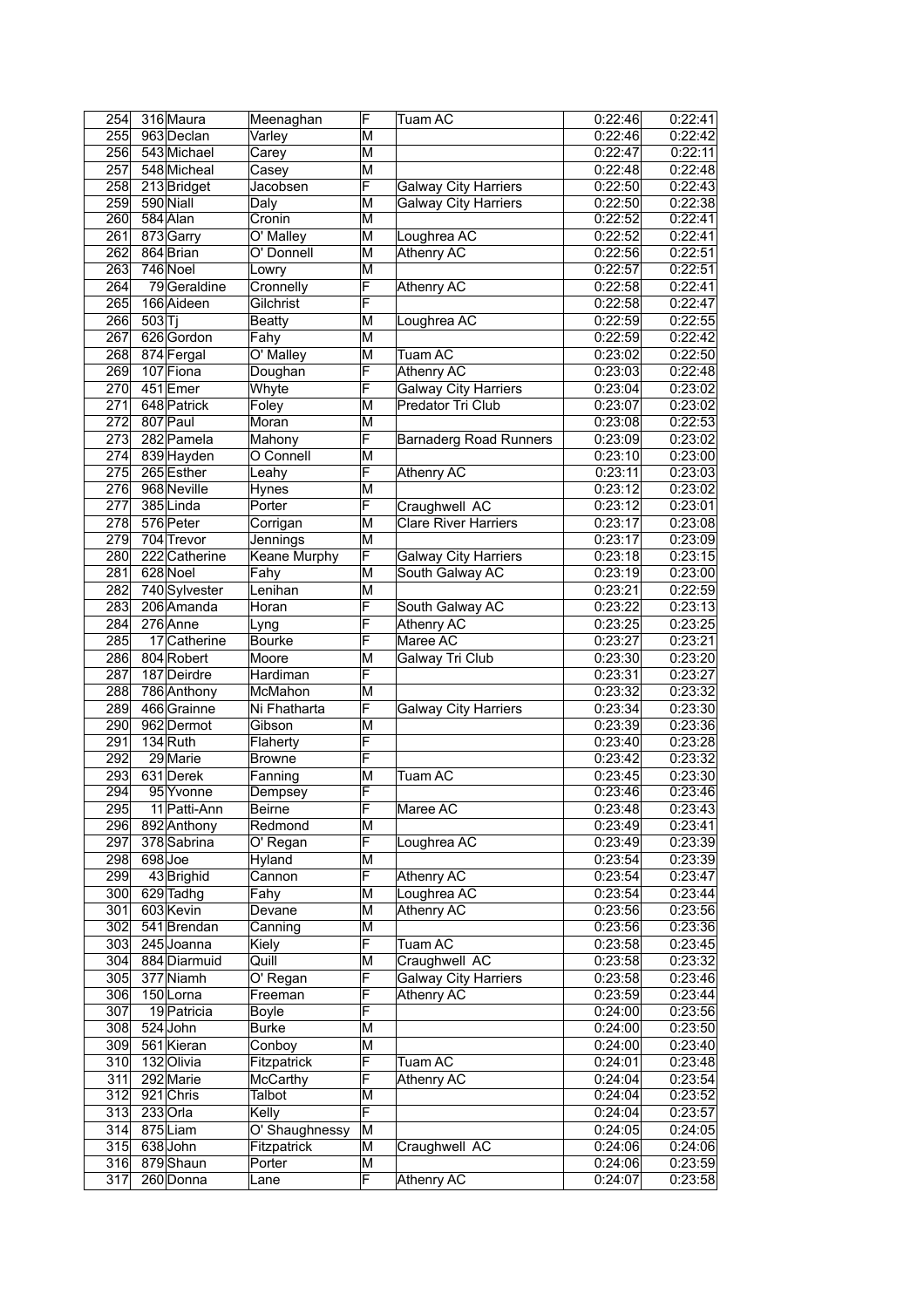| 318              | 68 Elaine            | Conmy                  | F                       |                             | 0:24:07              | 0:23:55 |
|------------------|----------------------|------------------------|-------------------------|-----------------------------|----------------------|---------|
| 319              | 707 Tony             | Jordan                 | ΙM                      | Maree AC                    | 0:24:09              | 0:23:59 |
| 320              | 915 Brian            | Somers                 | M                       |                             | 0:24:10              | 0:23:59 |
| 321              | 86 Noreen            | Cullinan               | F                       |                             | 0:24:11              | 0:23:58 |
| 322              | 208 Angelina         | Hynes                  | F                       |                             | 0:24:11              | 0:23:56 |
| $\overline{323}$ | 712 Mark             | Keane                  | M                       | East Galway AC              | 0:24:14              | 0:24:08 |
| 324              | 326 Therese          | Noone                  | F                       | <b>Athenry AC</b>           | 0:24:15              | 0:24:10 |
| 325              | 729 Gary             | Larkin                 | M                       |                             | 0:24:16              | 0:24:02 |
| 326              | 562 Malachy          | Conlon                 | M                       | Athenry AC                  | 0:24:17              | 0:23:53 |
| 327              | 162 Brenda           | Gavin                  | F                       | <b>Galway City Harriers</b> | 0:24:19              | 0:24:08 |
| 328              | 554 Gerard           | Clery                  | ΙM                      | Predator Tri Club           | 0:24:19              | 0:24:10 |
| 329              | 865 David            | O' Flaherty            | М                       | <b>HP Galway</b>            | 0:24:20              | 0:24:07 |
| 330              | 706 Paul             | <b>Johnston</b>        | M                       |                             | 0:24:22              | 0:24:04 |
| 331              | 449 Dorcas           | Whitney                | F                       | Maree AC                    | 0:24:24              | 0:24:22 |
| 332              | 306 Edel             | McHale                 | F                       | Galway Tri Club             | 0:24:25              | 0:24:15 |
| 333              | 248Linda             | Kilkelly               | F                       |                             | 0:24:25              | 0:24:13 |
| 334              | 96 Aine              | Dillon                 | F                       | South Galway AC             | 0:24:27              | 0:24:07 |
| 335              | 230 Fiona            | Kelly                  | F                       | Craughwell AC               | 0:24:28              | 0:24:18 |
| 336              | 295 Orla             | McCluskey              | F                       | Athenry AC                  | $\overline{0:}24:29$ | 0:24:18 |
| 337              | 293 Niamh            | <b>McCarthy</b>        | F                       |                             | 0:24:30              | 0:24:19 |
| 338              | 401 Siobhan          | Reynolds               | F                       | Tuam AC                     | 0:24:32              | 0:24:24 |
| 339              | 692 Donall           | Hoebler                | ΙM                      |                             | 0:24:32              | 0:24:06 |
| 340              | 90 Laura             | Darby                  | F                       | <b>Galway Tri Club</b>      | 0:24:33              | 0:24:27 |
| 341              | 699 Gearoid          | Hynes                  | M                       | <b>HP Galway</b>            | 0:24:33              | 0:24:33 |
| 342              | 908 John             | Scroope                | M                       |                             | 0:24:34              | 0:24:14 |
| 343              | 124 Carmel           | Fallon                 | F                       |                             | 0:24:37              | 0:24:25 |
| $\overline{344}$ | 793 Michael          | Mitchell               | M                       |                             | 0:24:37              | 0:24:22 |
| 345              | 458 Anne-Marie       | Wwalsh                 | F                       |                             | 0:24:38              | 0:24:16 |
| 346              | 798 Gearoid          | Moloney                | ΙM                      |                             | 0:24:38              | 0:24:17 |
| 346              | Stella               | Carty                  | F                       | Loughrea AC                 | 0:24:40              | 0:24:40 |
| 347              | 899 Roger            | Rushe                  | M                       | <b>Tuam AC</b>              | 0:24:41              | 0:24:40 |
| 348              | 360 Majella          | O Reilly               | F                       |                             | 0:24:44              | 0:24:22 |
| 349              | 861James             | O' Dea                 | M                       |                             | 0:24:44              | 0:24:35 |
| 350              | 402 Paula            | Rochford               | F                       |                             | 0:24:47              | 0:24:36 |
| 351              | 294 Angela           | McCluskey              | F                       | <b>Galway City Harriers</b> | 0:24:47              | 0:24:35 |
| 352              | 389 Christina        | Quinn                  | F                       |                             | 0:24:47              | 0:24:34 |
| 353              | 732 Adam             | Leadbetter             | M                       |                             | 0:24:50              | 0:24:50 |
| 354              | 37 Pauline           | <b>Burke</b>           | F                       | Craughwell AC               | 0:24:50              | 0:24:40 |
| 355              | 341 Niamh            | Murphy                 | F                       |                             | 0:24:50              | 0:24:43 |
| 356              | 180 Helen            | Hallinan               | F                       | Craughwell AC               | 0:24:51              | 0:24:40 |
| 357              | 289 Aisling          | Martyn                 | F                       | Maree AC                    | 0:24:51              | 0:24:34 |
| 358              | 912John              | Smalle                 | $\overline{\mathsf{M}}$ | <b>HP Galway</b>            | 0:24:53              | 0:24:37 |
| 359              | 278 Fiona            | Lyons                  | F                       | Galway Tri Club             | 0:24:54              | 0:24:41 |
| 360              |                      |                        | M                       | Maree AC                    | 0:24:55              | 0:24:45 |
| 361              | 647 Gerry<br>555Sean | Fogarty<br>Colins      | M                       | Run Kinvara                 | 0:24:57              | 0:24:40 |
| 362              | 376 Charlotte        | O' Regan               | F                       | Loughrea AC                 | 0:24:58              | 0:24:47 |
| 363              | 379 Claire           | O' Sullivan            | F                       |                             | 0:24:58              | 0:24:58 |
| 364              | 154 Colleen          | Gallagher              | F                       | East Galway AC              | 0:24:58              | 0:24:58 |
| 365              | 465 Claire           | Dempsey                | F                       |                             | 0:25:07              | 0:25:07 |
| 366              | 815 Ross             | Murphy                 | M                       |                             | 0:25:08              | 0:24:55 |
| 367              | 271 Gearoidin        | Leonard                | F                       |                             | 0:25:09              | 0:25:09 |
| 368              | 251 Fidelma          | Killilea               | F                       | Corofin AC                  | 0:25:09              | 0:25:02 |
| 369              | 126 Mary             | Farrell                | F                       |                             | 0:25:11              | 0:25:03 |
| 370              | 39 Marion            | <b>Byrnes</b>          | F                       | Maree AC                    | 0:25:11              | 0:25:00 |
| 371              | 381 Aisling          | O' Sullivan            | F                       |                             | 0:25:11              | 0:24:55 |
| 372              | 365 Alma             | O' Connell             | F                       |                             | 0:25:12              | 0:25:00 |
| 373              | 880 Frank            | Power                  | $\overline{\mathsf{M}}$ | South Galway AC             | 0:25:12              | 0:25:12 |
| 374              | 80 Marie             | Cronnelly              | F                       | Athenry AC                  | 0:25:13              | 0:24:57 |
| 375              | 473 Audrey           | Greaney                | F                       |                             | 0:25:15              | 0:25:09 |
| 376              | 358 Emer             | O Mahony               | F                       |                             | 0:25:16              | 0:25:16 |
| 377              | 217 Edel             |                        | F                       | Craughwell AC               | 0:25:19              | 0:25:04 |
| $\overline{378}$ | 88 Margaret          | Kavanagh<br>Cunningham | F                       |                             | 0:25:21              | 0:25:21 |
| 379              | 613Liam              | Doonan                 | M                       |                             | 0:25:23              | 0:25:19 |
| 380              | 525 Martin           |                        | M                       |                             | 0:25:26              | 0:24:39 |
|                  |                      | Burke                  |                         |                             |                      |         |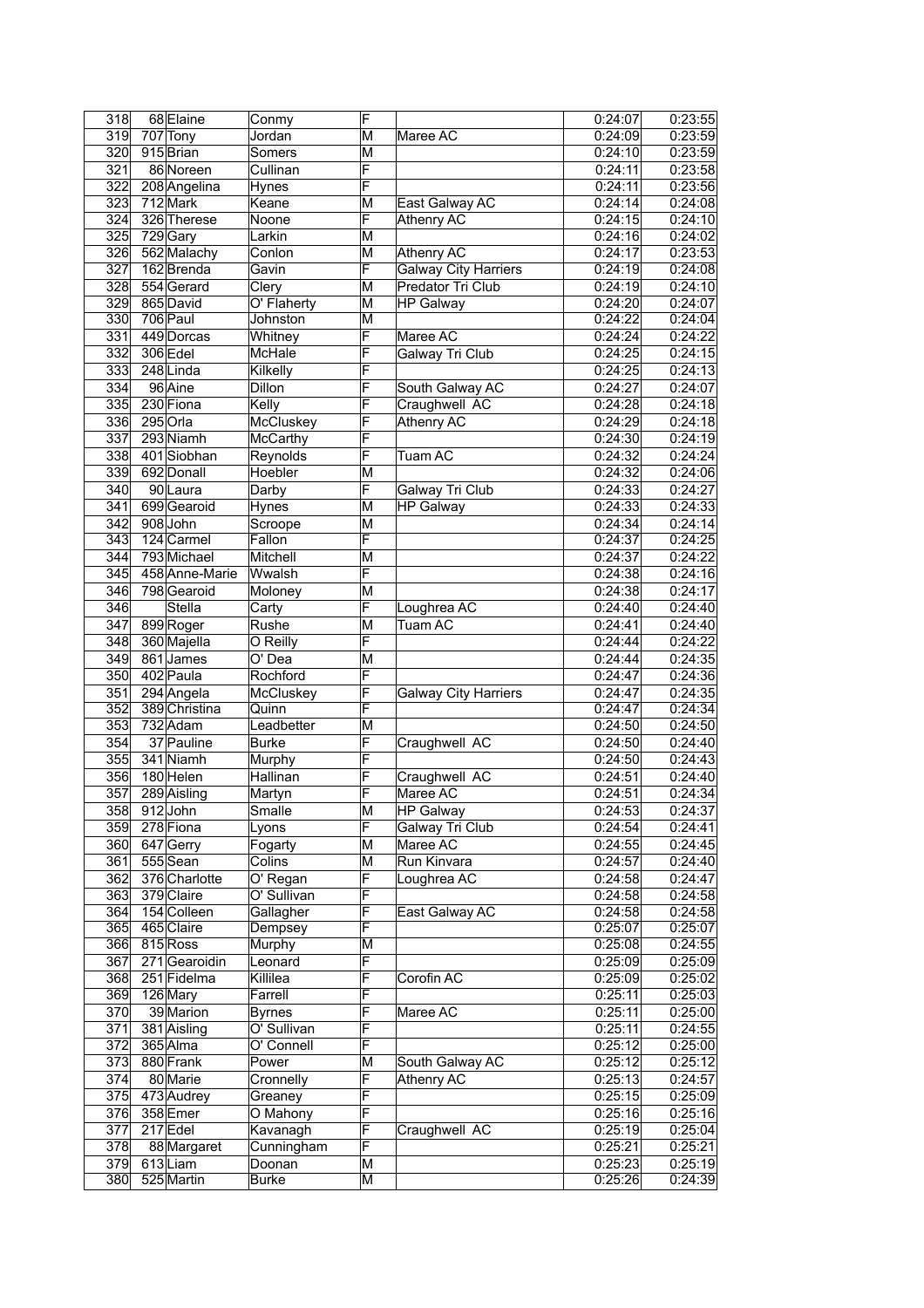| 381        | 814 John                 | Murphy            | M              |                               | 0:25:27            | 0:25:21            |
|------------|--------------------------|-------------------|----------------|-------------------------------|--------------------|--------------------|
| 382        | 197 Marie                | Hennelly          | F              |                               | 0:25:31            | 0:25:15            |
| 383        | 518 Eoin                 | Brown             | M              |                               | 0:25:31            | 0:25:09            |
| 384        | $25$ Liz                 | <b>Broderick</b>  | F              | Athenry AC                    | 0:25:32            | 0:25:26            |
| 385        | 715Shane                 | Keane             | M              | East Galway AC                | 0:25:34            | 0:25:29            |
| 386        | 128 Carol                | Finn              | F              | Craughwell AC                 | 0:25:34            | 0:25:23            |
| 387        | 298 Katherine            | McDonagh          | F              |                               | 0:25:34            | 0:25:18            |
| 388        | 432 Michelle             | Tighe             | F              |                               | 0:25:35            | 0:25:18            |
| 389        | 380 Sally                | O' Sullivan       | F              |                               | 0:25:35            | 0:25:14            |
| 390        | 448 Elaine               | Ward              | F              | Craughwell AC                 | 0:25:35            | 0:25:14            |
| 391        | 694 Mike                 | Holland           | М              |                               | 0:25:36            | 0:25:17            |
| 392        | 93 Olivia                | Deely             | F              | Loughrea AC                   | 0:25:37            | 0:25:24            |
| 393        | $411$ Kim                | Ryan              | F              |                               | 0:25:37            | 0:25:30            |
| 394        | $76$ Ann                 | Cormican          | F              | <b>Galway City Harriers</b>   | 0:25:38            | 0:25:27            |
| 395        | 454 Marguerite           | <b>Wilkinson</b>  | F              | Athenry AC                    | 0:25:42            | 0:25:33            |
| 396        | 925 Ben                  | Vahey             | ΙM             | Craughwell AC                 | 0:25:44            | 0:25:43            |
| 397        | 779 Brian                | McGee             | ΙM             |                               | 0:25:45            | 0:25:32            |
| 398        | 559 Jonathan             | Collins           | M              |                               | 0:25:47            | 0:25:47            |
| 399        | 708 Vincent              | Jordan            | M              |                               | 0:25:51            | 0:25:15            |
| 400        | 564 Fergal               | Connaire          | M              | Loughrea AC                   | 0:25:52            | 0:25:37            |
| 401        | 281 Mairead              | Madden            | F              |                               | 0:25:53            | 0:25:42            |
| 402        | 602 William              | Dervan            | M              |                               | 0:25:53            | 0:25:32            |
| 403        | 339 Fiona                | Murray            | F              | Tuam AC                       | 0:25:53            | 0:25:38            |
| 404        | 36 Nuala                 | <b>Burke</b>      | F              |                               | 0:25:53            | 0:25:32            |
| 405        | 108 Yvonne               | Dowling           | F              | <b>Athenry AC</b>             | 0:25:56            | 0:25:42            |
| 406        | 277 Jacquie              | Lynskey           | F              | Athenry AC                    | 0:25:56            | 0:25:43            |
| 407        | 16 Caroline              | <b>Bodkin</b>     | F              | Tuam AC                       | 0:25:57            | 0:25:50            |
| 408        | 266 Frances              | Leahy             | F              | Athenry AC                    | 0:25:57            | 0:25:48            |
| 409        | 297 Emer                 | McDermott         | F              | Castlegar AC                  | 0:25:57            | 0:25:50            |
| 410        | 905 Aonghus              | Sammin            | М              | <b>Galway City Harriers</b>   | 0:25:58            | 0:25:58            |
| 411        | 419 Claire               | Sheields          | F              |                               | 0:25:58            | 0:25:35            |
| 412        | 149 Yvonne               | Francis           | F              |                               | 0:26:01            | 0:25:44            |
| 413        | 53 Julianne              | Clarke            | F              |                               | 0:26:02            | 0:25:38            |
| 414        | 10 Mary                  | <b>Beatty</b>     | F              | Athenry AC                    | 0:26:05            | 0:26:01            |
| 415        | 313 Ciara                | McMenamy          | F              | <b>Barnaderg Road Runners</b> | 0:26:06            | 0:25:59            |
| 416        | 202 Anne                 | <b>Higgins</b>    | F              |                               | 0:26:07            | 0:26:05            |
| 417        | 941 Ronan                | Wood              | M              |                               | 0:26:10            | 0:25:52            |
| 418        | 44 Delma                 | Carey             | F              |                               | 0:26:12            | 0:25:57            |
| 419        | 21Lisa                   | <b>Brady</b>      | F              | Tuam AC                       | 0:26:13            | 0:26:08            |
| 420        | $736$ Jim                | Leahy             | M              | <b>Athenry AC</b>             | 0:26:14            | 0:26:14            |
| 421        | 544 Michael              | Carey             | M              |                               | 0:26:19            | 0:26:04            |
| 422        | 135 Sinead               | Flanagan          | $\overline{F}$ | Loughrea AC                   | 0:26:20            | 0:26:03            |
| 423        | 244 Michelle             | Kerrigan          | F              | Loughrea AC                   | 0:26:20            | 0:26:04            |
| 424        | 650 Martin               | Fortune           | M              |                               | 0:26:21            | 0:26:21            |
| 425        | 739 Gordon               | Lenihan           | M              |                               | 0:26:21            | 0:26:01            |
| 426        | 928 Gabriel              | Walsh             | M              | Galway Tri Club               | 0:26:22            | 0:25:59            |
| 427        | 446 Aishling             | Ward              | $\overline{F}$ | Loughrea AC                   | 0:26:22            | 0:26:13            |
| 428        | 461 Gerardine            | Nally             | F              | Castlegar AC                  | 0:26:23            | 0:26:03            |
| 429        | 173Sharon                | Gordon            | F              |                               | 0:26:23            | 0:26:07            |
| 430        | 730 Stephen              | Lawless           | M              |                               | 0:26:24            | 0:26:04            |
| 431<br>432 | 586 Noel                 | Crowley           | М<br>F         |                               | 0:26:25<br>0:26:27 | 0:26:08<br>0:26:19 |
| 433        | 103 Karen<br>12 Carmel   | Donoghue          | F              |                               | 0:26:29            |                    |
|            |                          | Bergin            |                |                               |                    | 0:26:06            |
| 434        | 794 Paul                 | Mitchell          | M              | Athenry AC                    | 0:26:29            | 0:26:29            |
| 435        | 320 Caroline             | Mitchell          | F<br>F         | Athenry AC                    | 0:26:29            | 0:26:14            |
| 436        | 405 Ann                  | Ronan             | F              | Tuam AC                       | 0:26:30            | 0:26:26            |
| 437        | 13 Eithne                | <b>Bermingham</b> |                |                               | 0:26:31            | 0:26:31            |
| 438        | 285 Jane<br>146 Sandra   | Mangan            | F<br>F         | Athenry AC                    | 0:26:35            | 0:26:24            |
| 439        | 742 Shane                | Fortune           | M              |                               | 0:26:35            | 0:26:35<br>0:26:15 |
| 440<br>441 |                          | Lennon            | F              | Athenry AC                    | 0:26:35            |                    |
| 442        | 426 Mairead<br>607 James | Sullivan          | M              |                               | 0:26:36<br>0:26:36 | 0:26:20            |
|            |                          | Diviney           |                | Craughwell AC                 |                    | 0:25:28            |
| 443        | 34 Caron                 | <b>Burke</b>      | F<br>F         | Loughrea AC                   | 0:26:36            | 0:26:25            |
| 444        | 403 Bernie               | Rogers            |                | Ballinasloe road runners      | 0:26:36            | 0:26:31            |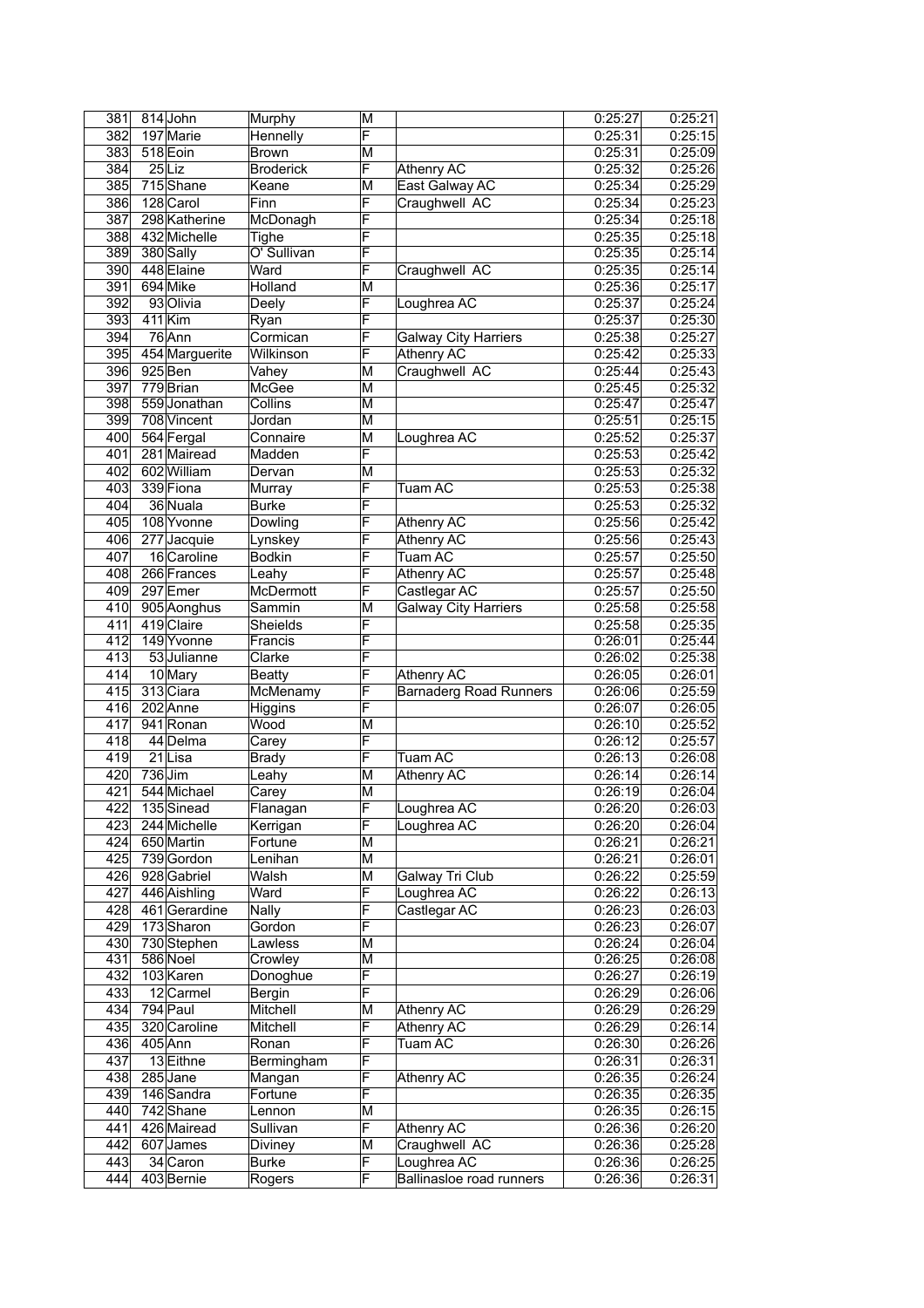| 445 | 111 Mary      | Duane             | F                       | Athenry AC                    | 0:26:37              | 0:26:22 |
|-----|---------------|-------------------|-------------------------|-------------------------------|----------------------|---------|
| 446 | 529 Conal     | <b>Burke</b>      | М                       | Tuam AC                       | 0:26:37              | 0:26:20 |
| 447 | 129 Marie     | Finn              | F                       | Athenry AC                    | 0:26:38              | 0:26:23 |
| 448 | 130 Kathryn   | Finnegan          | F                       |                               | 0:26:39              | 0:26:19 |
| 449 | 592 Ciaran    | Davey             | M                       |                               | 0:26:40              | 0:26:27 |
| 450 | 519 Feilim    | <b>Brown</b>      | $\overline{\mathsf{M}}$ |                               | 0:26:44              | 0:26:22 |
| 451 | 412 Maureen   | Ryan              | F                       | <b>Athenry AC</b>             | 0:26:45              | 0:26:30 |
| 452 | 825 Enda      | Nolan             | M                       |                               | 0:26:46              | 0:26:25 |
| 453 | 207 Marina    | Hussey            | F                       | Tuam AC                       | 0:26:53              | 0:26:36 |
| 454 | 896 Philip    | Roxby             | M                       | Maree AC                      | 0:26:56              | 0:26:56 |
| 455 | 906 Austin    |                   |                         |                               |                      |         |
|     |               | Sammon            | M                       | <b>Galway Tri Club</b>        | 0:26:57              | 0:26:57 |
| 456 | 881Liam       | Power             | M                       | Galway Tri Club               | 0:26:57              | 0:26:57 |
| 457 | 309 Grace     | McKinney          | F                       |                               | 0:26:58              | 0:26:49 |
| 458 | 140 Hazel     | Fleming           | F                       | East Galway AC                | 0:26:59              | 0:26:25 |
| 459 | 857 Tony      | O' Callaghan      | M                       | Craughwell AC                 | 0:27:00              | 0:26:38 |
| 460 | 97 Noreen     | Doherty           | F                       |                               | 0:27:03              | 0:26:42 |
| 461 | 455 Annette   | Wilson            | F                       |                               | 0:27:04              | 0:26:48 |
| 462 | 321 Clare     | Mitchell          | F                       | Athenry AC                    | 0:27:04              | 0:26:48 |
| 463 | 156 Trina     | Galvin            | F                       |                               | 0:27:06              | 0:26:54 |
| 464 | 192 Teresa    | Healy             | F                       |                               | 0:27:07              | 0:26:55 |
| 465 | 201 Natasha   | Hession           | F                       |                               | 0:27:08              | 0:27:04 |
| 466 | 83 Caroline   | Crowe             | F                       |                               | 0:27:09              | 0:27:05 |
| 467 | 625 Steve     | Everard           | M                       |                               | 0:27:10              | 0:26:57 |
| 468 | 167 Sarah     | Gilmore           | F                       | East Galway AC                | 0:27:12              | 0:27:01 |
| 469 | 133 Siobhan   | Flaherty          | F                       | East Galway AC                | 0:27:12              | 0:26:38 |
| 470 | 387 Kerry     | Quinlan           | F                       |                               | 0:27:13              | 0:26:55 |
| 471 | 236 Sinead    | Kelly             | F                       | Craughwell AC                 | 0:27:13              | 0:27:01 |
| 472 | 471 Tara      | Lynch             | F                       |                               | 0:27:14              | 0:27:06 |
|     |               |                   | F                       |                               |                      |         |
| 473 | 435 Elaine    | Tobin             |                         | Tuam AC                       | 0:27:14              | 0:27:01 |
| 474 | 329 Gillian   | Noone             | F                       |                               | 0:27:16              | 0:26:55 |
| 475 | $254$ Dee     | King              | F                       |                               | 0:27:20              | 0:27:06 |
| 476 | 209 Elaine    | Hynes             | F                       | Tuam AC                       | 0:27:20              | 0:27:02 |
| 477 | 733 David     | Leahy             | M                       | Loughrea AC                   | 0:27:21              | 0:27:07 |
| 478 | 367 Evelyn    | O' Connor         | F                       | <b>HP Galway</b>              | 0:27:22              | 0:27:06 |
| 479 | 713 Martin    | Keane             | M                       | <b>Athenry AC</b>             | 0:27:24              | 0:27:18 |
| 480 | 933 Michael   | Ward              | M                       |                               | 0:27:27              | 0:27:05 |
| 481 | 363 Siobhan   | $O'$ Brien        | F                       |                               | 0:27:27              | 0:27:05 |
| 482 | 64 Gillian    | Collins           | F                       | <b>Galway City Harriers</b>   | 0:27:28              | 0:27:11 |
| 483 | $345$ Amy     | Murphy            | F                       |                               | 0:27:28              | 0:27:18 |
| 484 | 143 Catherina | Forde             | F                       | Tuam AC                       | 0:27:28              | 0:27:16 |
| 485 | 115 Jennifer  | Duggan            | F                       |                               | 0:27:29              | 0:27:15 |
| 486 | 256 Sarah     | King              | F                       |                               | 0:27:29              | 0:27:12 |
| 487 | $511$ Tom     | <b>Bradley</b>    | M                       |                               | 0:27:29              | 0:27:11 |
| 488 | 303 Aine      | <b>McGuinness</b> | F                       | Craughwell AC                 | 0:27:30              | 0:27:18 |
| 489 | 323 Evannah   | Moffatt           | F                       |                               |                      |         |
| 490 | 9 Pauline     |                   | F                       |                               | 0:27:31<br>0:27:31   | 0:27:23 |
|     |               | Barrett           | F                       |                               |                      | 0:27:16 |
| 491 | 407 Alexandra | Rose              |                         |                               | 0:27:32              | 0:27:25 |
| 492 | 423 Ursula    | Stephens          | F                       |                               | 0:27:33              | 0:27:25 |
| 493 | 659 Tim       | Geraghty          | M                       | <b>Galway City Harriers</b>   | 0:27:35              | 0:27:21 |
| 494 | 228 Carmel    | Kelly             | F                       |                               | 0:27:39              | 0:27:28 |
| 495 | 151 Caroline  | Freeney           | F                       | <b>Athenry AC</b>             | 0:27:40              | 0:27:23 |
| 496 | 344 Fiona     | Murphy            | F                       |                               | 0:27:43              | 0:27:32 |
| 497 | 63 Niamh      | Colleran          | F                       | <b>Barnaderg Road Runners</b> | 0:27:45              | 0:27:37 |
| 498 | 319 Carmel    | Mitchell          | F                       | Craughwell AC                 | 0:27:46              | 0:27:30 |
| 499 | 61 Caroline   | Coll              | F                       |                               | 0:27:47              | 0:27:26 |
| 500 | 8 Mairead     | <b>Barrett</b>    | F                       | Craughwell AC                 | 0:27:49              | 0:27:38 |
| 501 | 177 Carol     | Grimes            | F                       |                               | 0:27:51              | 0:27:39 |
| 502 | 350 Viv       | Morgan            | F                       |                               | 0:27:51              | 0:27:36 |
| 503 | $516$  lan    | <b>Broderick</b>  | $\overline{\mathsf{M}}$ |                               | 0:27:53              | 0:27:35 |
| 504 | 737Joe        | Leahy             | M                       |                               | $\overline{0:}27:55$ | 0:27:46 |
| 505 | 382 Elaine    | O' Sullivan       | F                       |                               | 0:27:57              | 0:27:49 |
| 506 | 152Lucy       | Friel             | F                       |                               | 0:27:58              | 0:27:36 |
| 507 | 172 Sandra    | Glynn             | F                       |                               | 0:28:01              | 0:27:50 |
| 508 | 66 Helena     | Condon            | F                       |                               | 0:28:05              | 0:27:46 |
|     |               |                   |                         |                               |                      |         |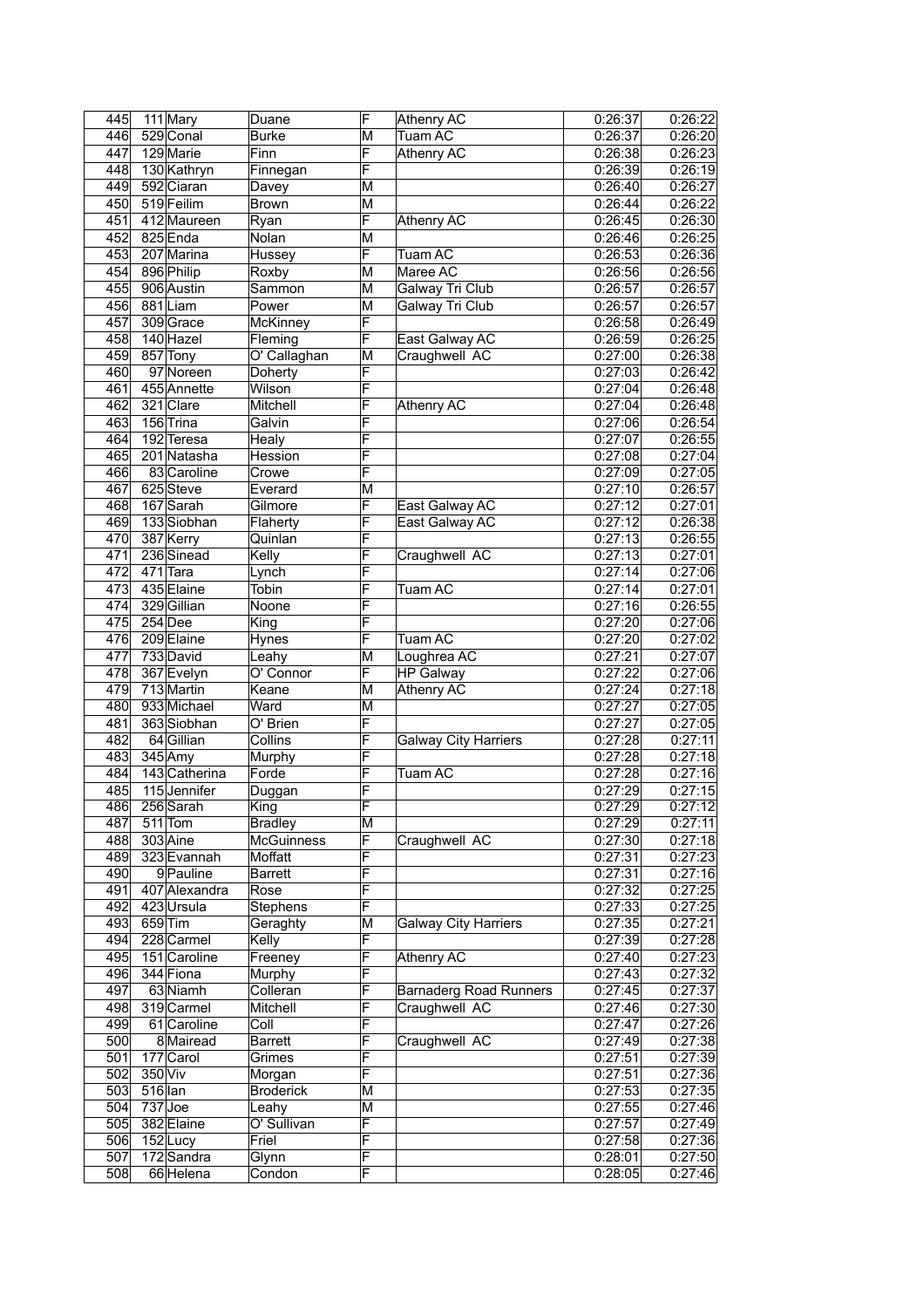| 509              | 91 Niamh      | De Paor          | F                       |                             | 0:28:07              | 0:27:57 |
|------------------|---------------|------------------|-------------------------|-----------------------------|----------------------|---------|
| 510              | 459 Niamh     | Wynne            | F                       |                             | 0:28:08              | 0:27:58 |
| 511              | 85 Josephine  | Cullen           | F                       | Craughwell AC               | 0:28:09              | 0:27:58 |
| 512              | 841 Micheal   | O Domhnaill      | M                       |                             | 0:28:09              | 0:27:53 |
| 513              | 849 Kieran    | O Leary          | M                       |                             | 0:28:09              | 0:27:57 |
| 514              | 361 Mary      | O Reilly         | F                       | Craughwell AC               | 0:28:13              | 0:27:47 |
| 515              | 122 Tara      | Elwood           | F                       |                             | 0:28:15              | 0:28:10 |
| 516              | 28 Ailbhe     | Brown            | F                       |                             | 0:28:25              | 0:28:02 |
| 517              | 366 Eimear    | O' Connor        | F                       | Craughwell AC               | 0:28:27              | 0:28:06 |
| $\overline{518}$ | 231 Jenny     | Kelly            | F                       |                             | 0:28:28              | 0:28:18 |
| 519              | 885 Cormac    | Quillinan        | M                       |                             | 0:28:30              | 0:28:26 |
| 520              | 257 Maureen   | Kinsella         | F                       |                             | 0:28:35              | 0:28:12 |
| 521              |               |                  | F                       |                             |                      | 0:28:32 |
|                  | 69 Mary       | Connaughton      |                         | Athenry AC                  | 0:28:37              |         |
| 522              | 502 Darragh   | <b>Bailey</b>    | M                       | <b>HP Galway</b>            | 0:28:41              | 0:28:41 |
| 523              | 296Lisa       | <b>McCormack</b> | F                       | Craughwell AC               | 0:28:42              | 0:28:42 |
| 524              | 215 Fiona     | Jordan           | F                       | Craughwell AC               | 0:28:42              | 0:28:22 |
| 525              | 406 Greta     | Rooney           | F                       | Craughwell AC               | 0:28:48              | 0:28:36 |
| 526              | $119$ Ann     | Earls            | F                       |                             | 0:28:48              | 0:28:35 |
| 527              | 40 Lorna      | Cahill           | F                       |                             | 0:28:49              | 0:28:27 |
| 528              | 55 Nicola     | Cleary           | F                       |                             | 0:28:50              | 0:28:34 |
| 529              | 275 Katherine | Long             | F                       | East Galway AC              | 0:28:51              | 0:28:42 |
| 530              | 434 Deirdre   | Tobin            | F                       | Maree AC                    | 0:28:52              | 0:28:52 |
| 531              | 263 Susanne   | Lawlor           | F                       | Maree AC                    | 0:28:53              | 0:28:35 |
| 532              | 347 Fiona     | Mulcair          | F                       |                             | 0:28:53              | 0:28:37 |
| 533              | 421 Breda     | Stephens         | F                       | Craughwell AC               | 0:28:53              | 0:28:42 |
| 534              | 337 Laura     | <b>Nee</b>       | F                       | Loughrea AC                 | 0:28:54              | 0:28:38 |
| 535              | 280 Claire    | Madden           | F                       | Maree AC                    | 0:28:54              | 0:28:36 |
| $\overline{536}$ | 216 Maeve     | Joyce            | F                       |                             | 0:28:54              | 0:28:38 |
| $\overline{537}$ | 325 Siobhan   | Moore            | F                       |                             | 0:28:57              | 0:28:57 |
| 538              | 762 Brendan   | McArdle          | M                       | <b>Galway City Harriers</b> | 0:28:57              | 0:28:57 |
| 539              | 246 Simone    | Kiernan          | F                       | <b>HP</b> Galway            | 0:29:00              | 0:28:44 |
| 540              | 268 Lorraine  | Lee              | F                       | Tuam AC                     | 0:29:04              | 0:28:47 |
| 541              |               |                  | F                       |                             |                      |         |
|                  | 450 Barbara   | Whyte            |                         | Loughrea AC                 | 0:29:07              | 0:28:51 |
| 542              | 394 Mairead   | Rattigan         | F                       | Tuam AC                     | 0:29:12              | 0:28:57 |
| 543              | 234 Sarah     | Kelly            | F                       |                             | 0:29:13              | 0:28:50 |
| 544              | 970 Frank     | Dunleavy         | M                       |                             | 0:29:20              | 0:24:35 |
| 545              | 428 Eileen    | Sweeney          | F                       |                             | 0:29:21              | 0:26:26 |
| 546              | 106 Elaine    | Doran            | F                       | <b>Galway City Harriers</b> | 0:29:22              | 0:29:10 |
| 547              | 441 Aimee     | Walls            | F                       |                             | 0:29:23              | 0:29:02 |
| 548              | 120 Lorraine  | Egan             | F                       | Maree AC                    | 0:29:28              | 0:29:16 |
| $\overline{549}$ | 75Emma        | Corcoran         | F                       |                             | 0:29:36              | 0:29:25 |
| 550              | 104 Marian    | Donohue          | ۲                       | Athenry AC                  | 0:29:38              | 0:29:22 |
| 551              | 438 Fidelma   | Ui Chonghaile    | F                       |                             | 0:29:39              | 0:29:27 |
| 552              | 374 Annie     | O' Hara          | F                       |                             | 0:29:40              | 0:29:40 |
| 553              | 608Sean       | Diviney          | M                       | <b>HP Galway</b>            | 0:29:43              | 0:29:43 |
| 554              | 472 Caroline  | Ronan            | F                       | Tuam AC                     | 0:29:45              | 0:29:39 |
| 555              | $824$ Tom     | Newman           | M                       | <b>HP Galway</b>            | 0:29:45              | 0:29:45 |
| 556              | 388 Cait      | Quinn            | F                       | Loughrea AC                 | 0:29:45              | 0:29:36 |
| 557              | 383 Christie  | O' Toole         | F                       |                             | 0:29:52              | 0:29:48 |
| 558              | 599John       | Deely            | M                       |                             | 0:29:53              | 0:29:53 |
| 559              | $220$ Orla    | Keane            | F                       | Tuam AC                     | 0:29:59              | 0:29:46 |
| 560              | 283 Ramona    | Mallen           | F                       |                             | 0:30:01              | 0:29:49 |
| 561              | $747$ Greg    | Lundon           | M                       | South Galway AC             | 0:30:06              | 0:30:06 |
| 562              | 581 Padhraig  | Coyne            | $\overline{\mathsf{M}}$ |                             | $\overline{0:}30:06$ | 0:30:06 |
| 563              |               |                  | F                       |                             |                      |         |
|                  | 250 Aisling   | Killilea         |                         |                             | 0:30:07              | 0:30:07 |
| 564              | 334 Emer      | Ni Dhomhnaill    | F                       |                             | 0:30:17              | 0:29:53 |
| 565              | 301 Teresa    | McGrath          | F                       | Athenry AC                  | 0:30:19              | 0:30:05 |
| 566              | 505 Vinny     | Beirne           | M                       |                             | 0:30:22              | 0:30:03 |
| 567              | 1 Audrey      | Acton            | F                       | Tuam AC                     | 0:30:24              | 0:30:07 |
| 568              | 643 Craig     | Flannelly        | M                       | <b>HP Galway</b>            | 0:30:30              | 0:30:30 |
| 569              | 290 Maria     | McArdle          | F                       | Craughwell AC               | 0:30:43              | 0:30:32 |
| 570              | 442Johanna    | Walsh            | F                       |                             | 0:30:48              | 0:30:30 |
| 571              | 372 Olivia    | O' Grady         | F                       |                             | 0:30:50              | 0:30:37 |